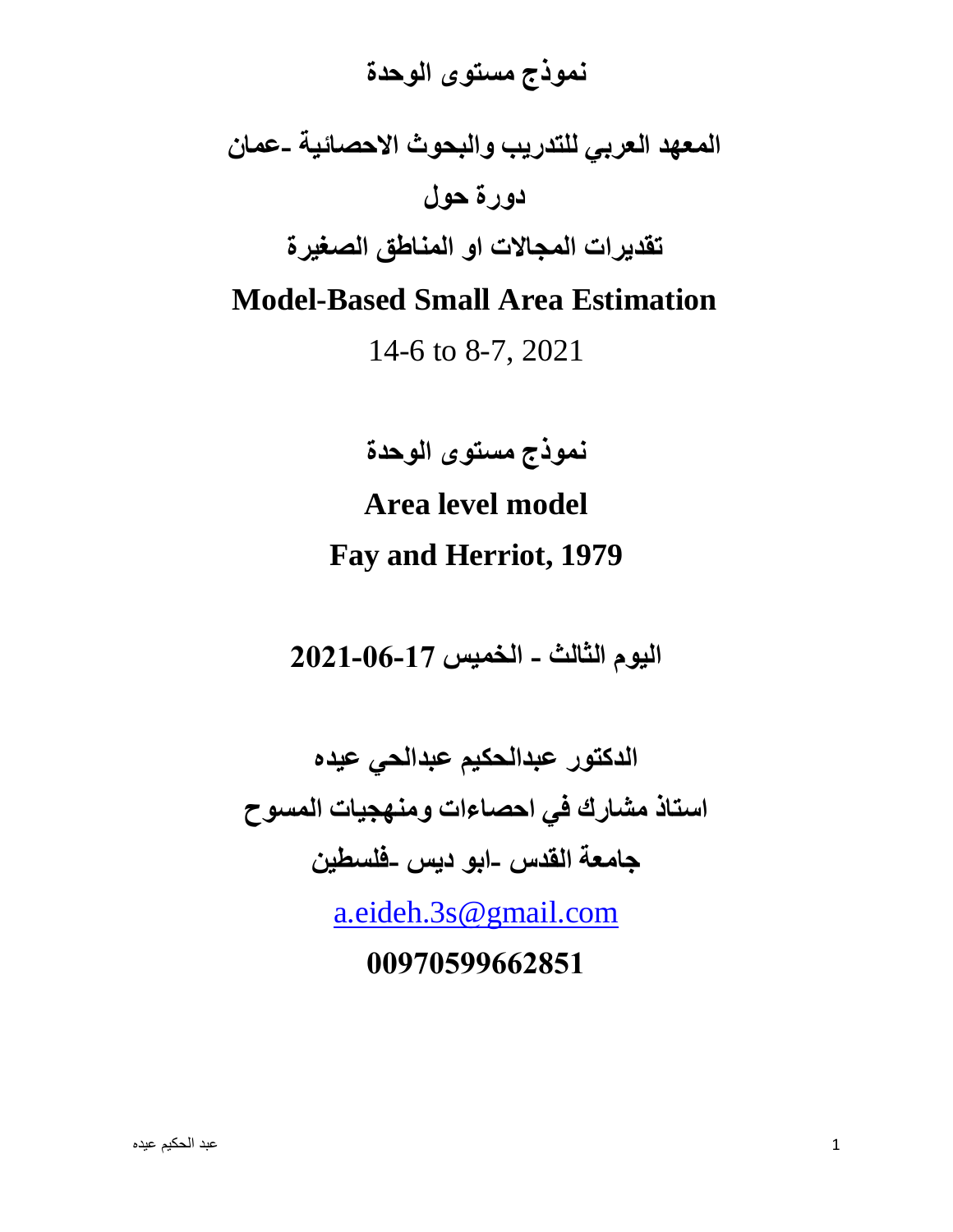# **نموذج مستوى الوحدة تقديرات المناطق الصغيرة المعتمدة على النموذج نموذج مستوى الوحدة Area level model Fay and Herriot, 1979**

**النموذج اإلحصائي: مجموعة من االفتراضات التي تحدد السلوك العشوائي لخصائص المجتمع قيد االهتمام.**

**النموذج االحصائي يسمح بمعالجة البيانات الثنائية والعدد والمتصلة واستخدام مع المتغيرات المساعدة الفردية ، واستعارة القوة من مناطق أخرى والمسوحات السابقة ، وبناء فترات ثقة حتى مع أحجام عينات صغيرة رموز اساسية:** 

**:الخاصية الحقيقية للمنطقة محل االهتمام )على سبيل المثال ، معدل المنطقة(** 

$$
\theta_i
$$
 - المقدر المباشر ل 
$$
\theta_i
$$
 - عدد المناظق مع بيانات العينة 1  
10 - حجم عينة المنطقة 
$$
i
$$
 11 -  
10 - الحجم الحقيةي للمنطقة 1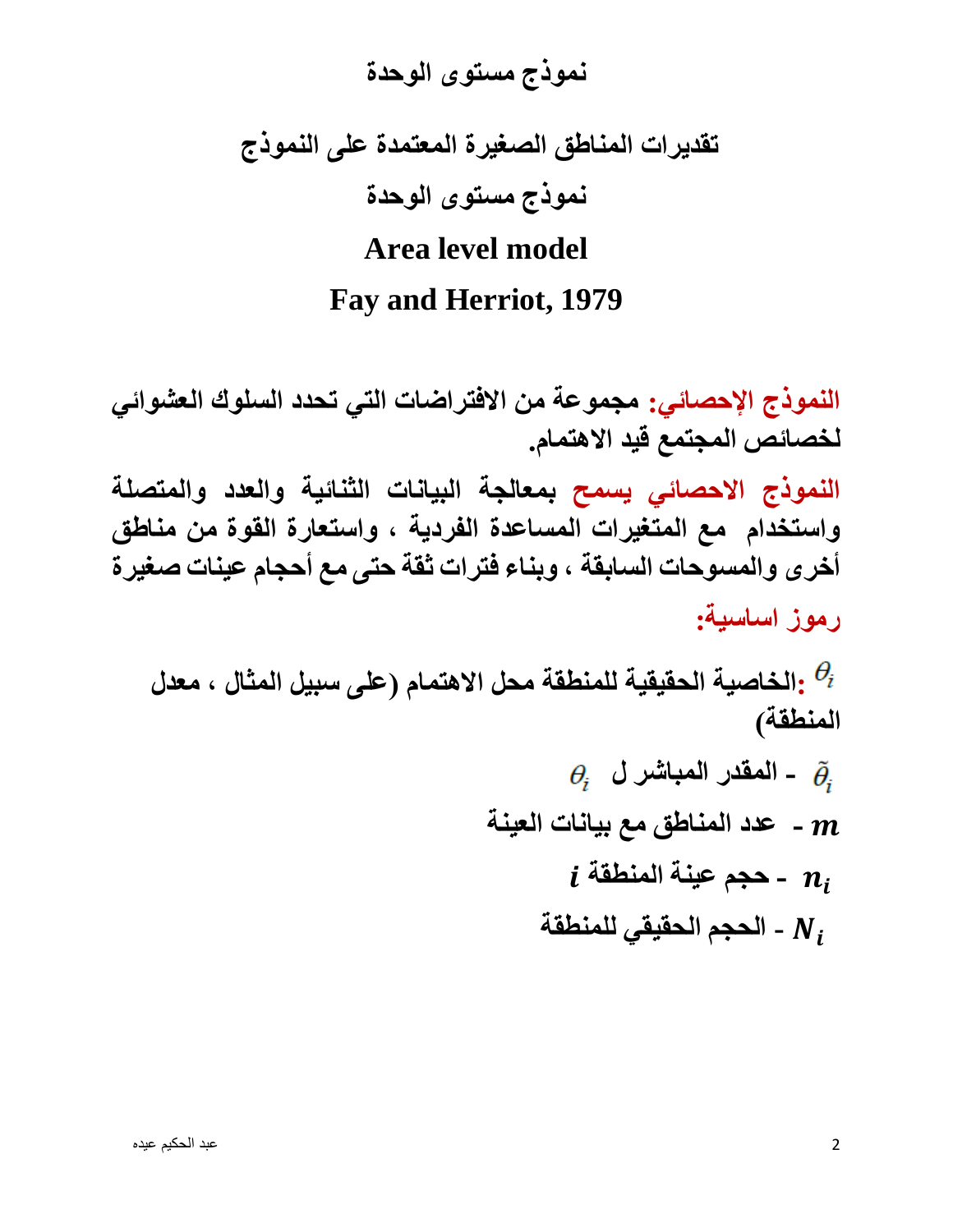**نموذج مستوى الوحدة االساسي ) 1979 ,Herriot and Fay ) نموذج المعاينة-model sampling**

$$
\widetilde{\theta}_i = \theta_i + e_i
$$

**نموذج الربط المناطق-model linking**

 $\theta_i = \mathbf{x}'_i \mathbf{\beta} + u_i$ 

 $\mathcal{X}_i$  **متجه عامودي -مستوى المنطقة متغيرات عشوائية مستقلة )اخطاء عشوائية(**   $e_i \sim (0, )$  **g**  $u_i \sim (0, )$   $\sigma_{\text{D}i}^2$  and  $\sigma_{\text{D}i}^2$ 

**الحظ ايضا:**  $\tilde{\theta}_i = \mathbf{x}_i' \mathbf{\beta} + u_i + e_i \rightarrow$ نموذج خطی مختلط **-خطا المعاينة بالنسبة للتقدير المباشر الفرق بين قيمة المنطقة الحقيقية : واالنحدار تشمل التأثير المشتركة لخصائص المنطقة والتي ال يتم احتسابها من قبل المتغيرات المشتركة المعلومة على مستوى المنطقة المدرجة في**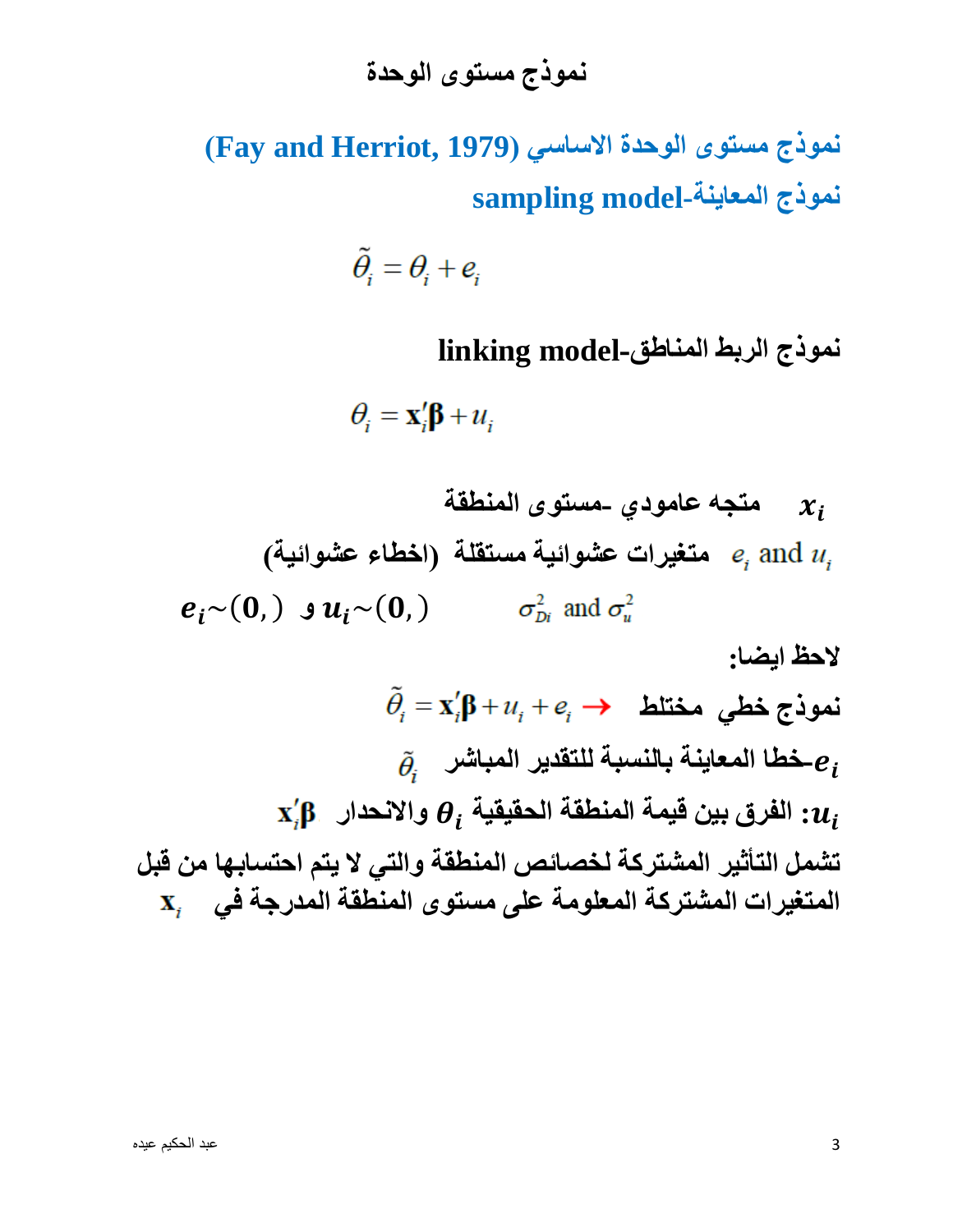**نموذج مستوى الوحدة** 

**افضل متنبىء خطي غير متحيز** 

# **Best Linear Unbiased Predictor** (**BLUP**)

$$
\hat{\theta}_i = \gamma_i \tilde{\theta}_i + (1 - \gamma_i) \mathbf{x}_i' \hat{\mathbf{\beta}}_{GLS}
$$
\n
$$
\gamma_i = \frac{\sigma_u^2}{\sigma_{Di}^2 + \sigma_u^2}
$$
\n
$$
\hat{\mathbf{\beta}}_{GLS} = (\sum_{i=1}^m \frac{1}{V_i} \mathbf{x}_i \mathbf{x}_i')^{-1} \sum_{i=1}^m \frac{1}{V_i} \mathbf{x}_i \tilde{\theta}_i
$$
\n
$$
V_i = \sigma_{Di}^2 + \sigma_u^2
$$

لداٰ کان 
$$
\tilde{\theta}_i = \mathbf{X}_i' \hat{\mathbf{B}}_{GLS}
$$
انٔ  \n $n_i = 0 \implies \tilde{\theta}_i = \mathbf{X}_i' \hat{\mathbf{B}}_{GLS}$ 

$$
\mathbf{y}_i = \sigma_u^2 / (\sigma_{Di}^2 + \sigma_u^2)
$$

**- عامل االنكماش - factor shrinkage - النه ينكمش المقدر المباشر نحو المقدر التركيبي**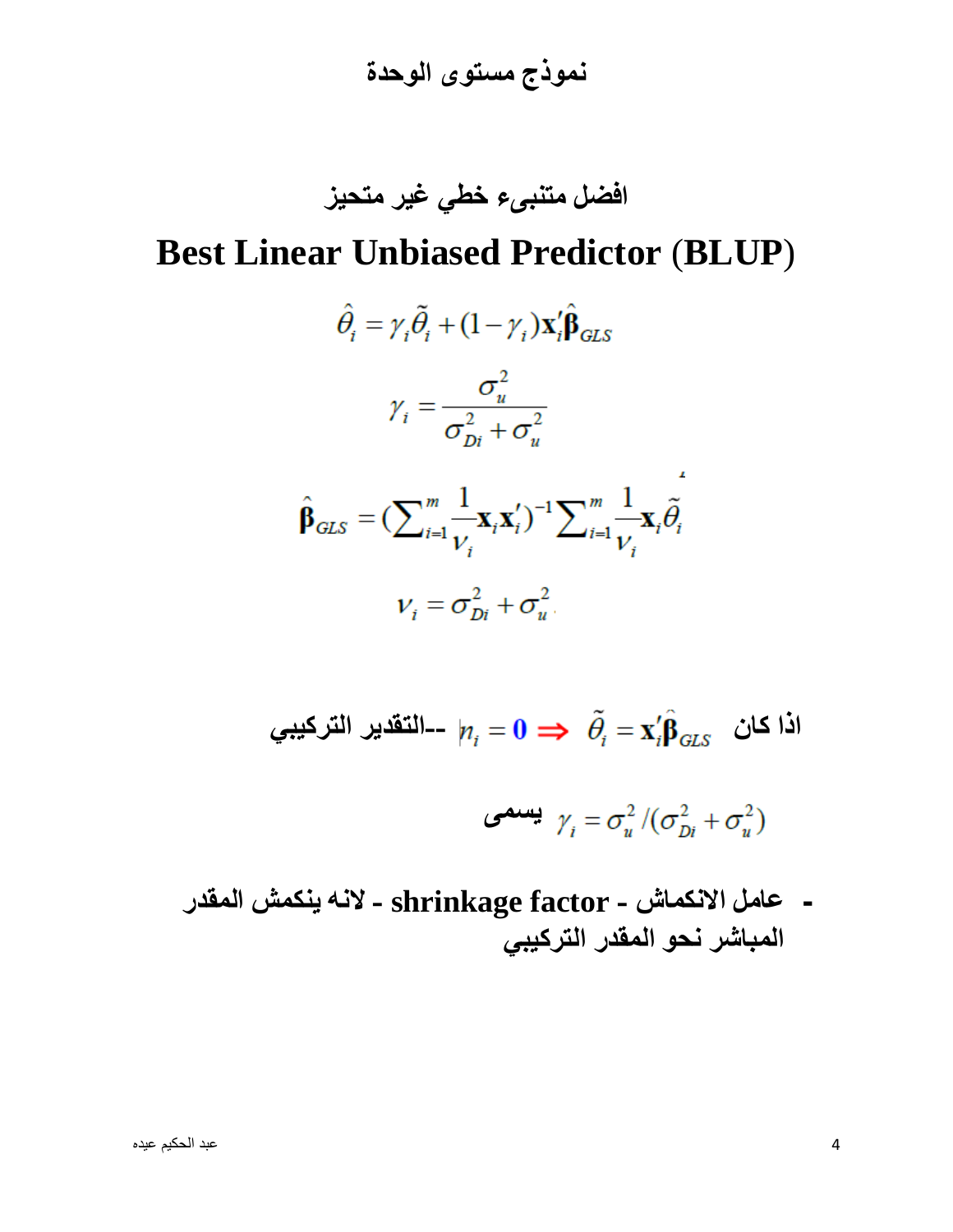# **تابع - نموذج مستوى الوحدة االساسي**

$$
\hat{\theta}_{i} = \gamma_{i} \tilde{\theta}_{i} + (1 - \gamma_{i}) \mathbf{x}_{i}' \hat{\mathbf{\beta}}_{GLS} \n= \tilde{\theta}_{i} - (1 - \gamma_{i}) (\tilde{\theta}_{i} - \mathbf{x}_{i}' \hat{\mathbf{\beta}}_{GLS}) \n= \mathbf{x}_{i}' \hat{\mathbf{\beta}}_{GLS} + \gamma_{i} (\tilde{\theta}_{i} - \mathbf{x}_{i}' \hat{\mathbf{\beta}}_{GLS}) = \mathbf{x}_{i}' \hat{\mathbf{\beta}}_{GLS} + \hat{u}_{i}
$$

يعتمد على حجم عينة المنطقة 
$$
n_i
$$
 اکن على عاس الطريقة  $\theta_i$  (تبان ب $\theta_i$  (تبان بلاريةة والتصميم،  $i^{\lambda}$  يعتمد ايضا على  $x_i$  (تبان بلار $x_i$ 

$$
n_i = 0 \implies \tilde{\theta}_i = \mathbf{x}'_i \hat{\beta}_{GLS} - 2 \mathbf{i} \mathbf{i}
$$

تصمصيم المعاينة !!! تدم تقدير المناطق الصغيرة في حالة  
n
$$
n_i=0
$$

یمکن بره<sup>ن</sup>۵ ن: 
$$
\hat{\theta}_i = E_M(\hat{\theta}_i - \theta_i) = 0,
$$

$$
\gamma_i = Corr_M^2(\tilde{\theta}_i, \theta_i).
$$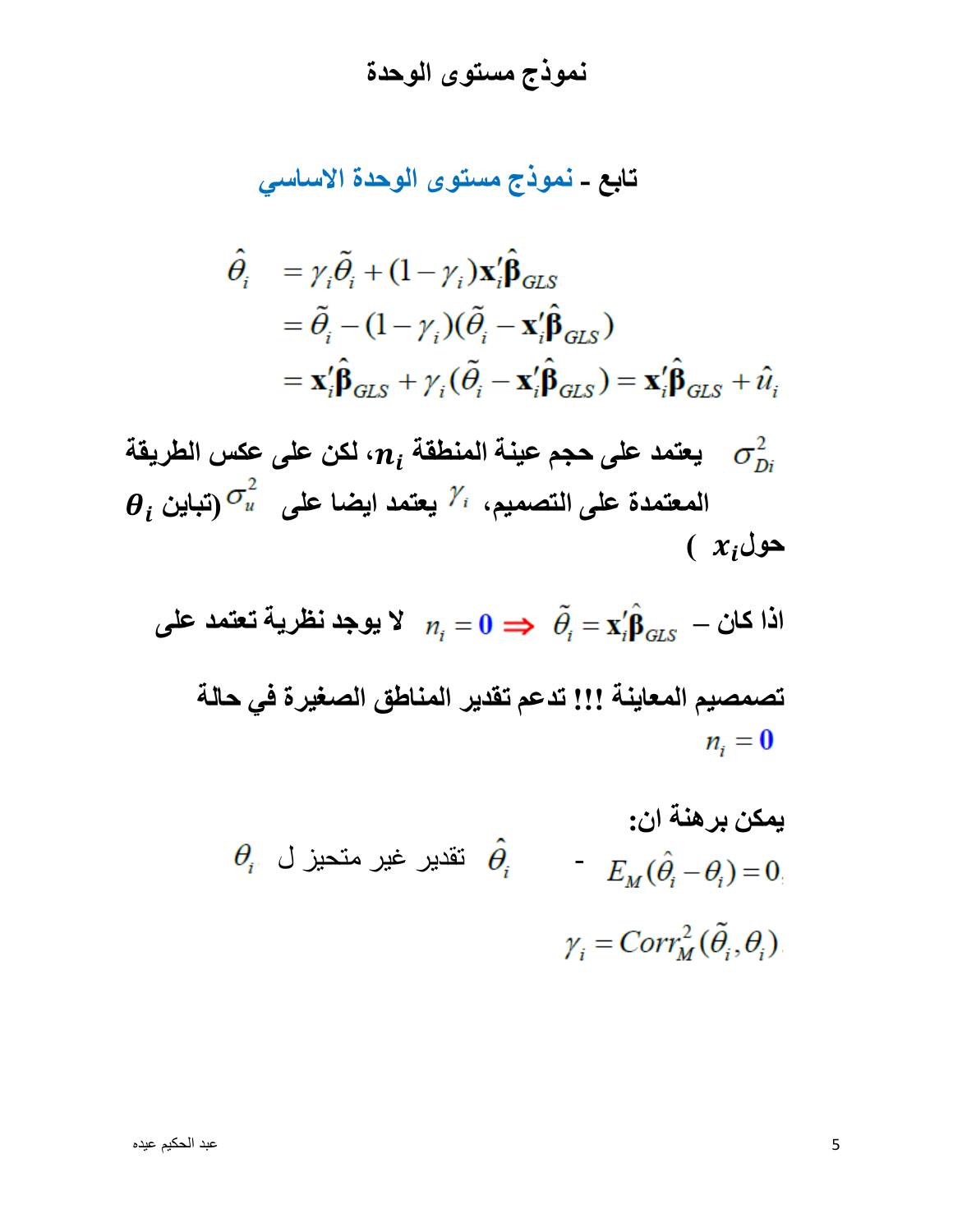**تابع- افضل متنبىء خطي غير متحيز** 

افرض عدم وجود معلومات او متغيرات مساعدة، اي ان 1 $\bm{x}_{\bm{i}} = \bm{x}$  لكل  **- معدل عينة المنطقة** 

**يمكن برهنة ان**   $\hat{\theta}_i = \gamma_i \overline{y}_i + (1 - \gamma_i) \overline{y} = \overline{y}_i - (1 - \gamma_i) (\overline{y}_i - \overline{y}) = \overline{y} + \gamma_i (\overline{y}_i - \overline{y})$  $\overline{y} = (\sum_{i=1}^m \frac{1}{v_i})^{-1} \sum_{i=1}^m \frac{1}{v_i} \overline{y}_i$ ;  $v_i = \sigma_{Di}^2 + \sigma_u^2$ . **حالة خاصة: اذا كان**   $\sigma_{Di}^2 = \sigma_D^2$  for all i,  $\gamma_i = \sigma_u^2/(\sigma_D^2 + \sigma_u^2) = \gamma$  and  $\overline{y} = \sum_{i=1}^m \overline{y}_i/m_i$ **فان هذا يفسر فكرة االنكماش: مقدرات العينة المباشرة )معدالت العينة**   $\overline{\mathcal{Y}}$  البسيطة  $\overline{\mathcal{Y}_i}$  ) تقلص او تنكمش الى  $\overline{\mathcal{Y}}_i$  المعدل العام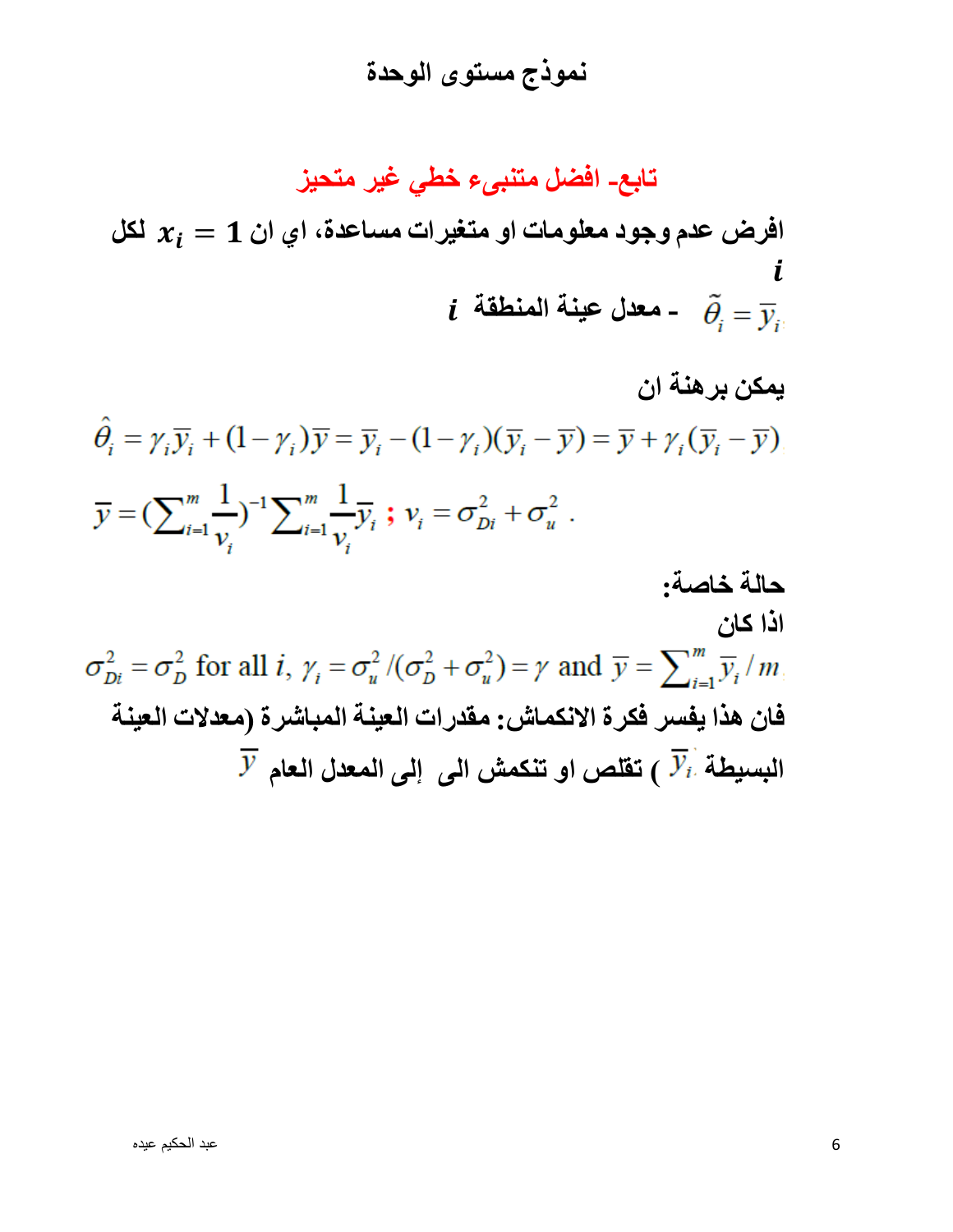**تباين )خطا التنبؤ( افضل متنبىء خطي غير متحيز** 

$$
Var_M(\hat{\theta}_i - \theta_i) = E_M(\hat{\theta}_i - \theta_i)^2 \quad \text{[ since } E_M(\hat{\theta}_i - \theta_i) = 0 \text{]}
$$
\n
$$
= \gamma_i \sigma_{Di}^2 + (1 - \gamma_i)^2 \mathbf{x}_i^{\prime} Var(\hat{\beta}_{GLS}) \mathbf{x}_i = \mathbf{g}_{1i} + \mathbf{g}_{2i}
$$

$$
Var(\hat{\boldsymbol{\beta}}_{GLS}) = \sigma_u^2 \left[\sum_{i=1}^m \gamma_i \mathbf{x}_i \mathbf{x}_i'\right]^{-1}
$$

| ź<br>s |  |
|--------|--|
|        |  |

حيث

$$
Var_{M}(\hat{\theta}_{i}) = \gamma_{i}\sigma_{Di}^{2} + (1 - \gamma_{i})^{2} \mathbf{x}'_{i} Var(\hat{\beta}_{GLS})\mathbf{x}_{i} = \mathbf{g}_{1i} + \mathbf{g}_{2i}
$$
  
انا کان 
$$
Var(\hat{\theta}_{i}) \approx g_{1i}
$$

#### **مالحظة هامة:**

$$
\sigma_{Di}^2 \quad \text{and} \quad \gamma_i \sigma_{Di}^2 \quad = \quad \text{Var}(\hat{\theta}_i) \approx g_{1i}
$$

هذه العالقة بين التباين في حالة النموذج وتباين المقدر المباشر توضح تفوق استخدام النموذج على استخدام المقدر المباشر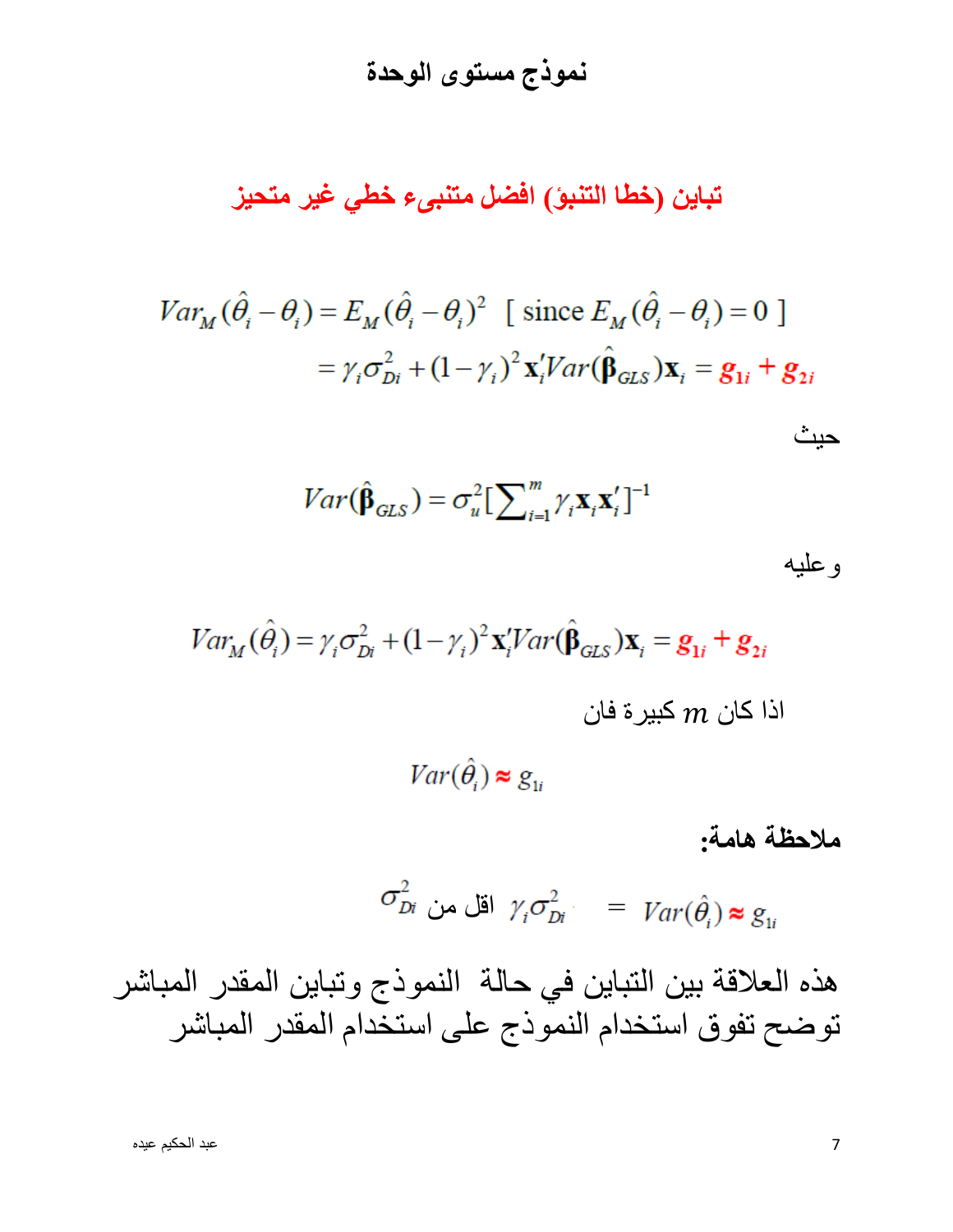# الحالة:  $\sigma_u^2$  التباين غير معلوم EBLUP

يمكن تقدير  $\sigma_u^2$  باستخدام طرق الارجحية العظمى (ML) او

االرجحية العظمى المقيدة )REML )او طريقة العزوم  $(MM)$ 

من المألوف اعتبار ان تباين ال $\sigma_D^2/\eta_i = \sigma_D^2/\eta_i$  المعاينة معلوم

$$
\sigma_u^2
$$
 
$$
1 = \sigma_u^2
$$

$$
\tilde{\sigma}_u^2 = \frac{1}{(m - v)} \left[ \sum_{i=1}^m (\tilde{\theta}_i - \mathbf{x}_i' \hat{\beta}_{OLS})^2 - \sum_{i=1}^m \sigma_{Di}^2 h_i \right]
$$

$$
h_i = (1 - \mathbf{x}_i' (\mathbf{X}' \mathbf{X})^{-1} \mathbf{x}_i)
$$

 $\hat{\sigma}_u^2 = \max(0, \tilde{\sigma}_u^2)$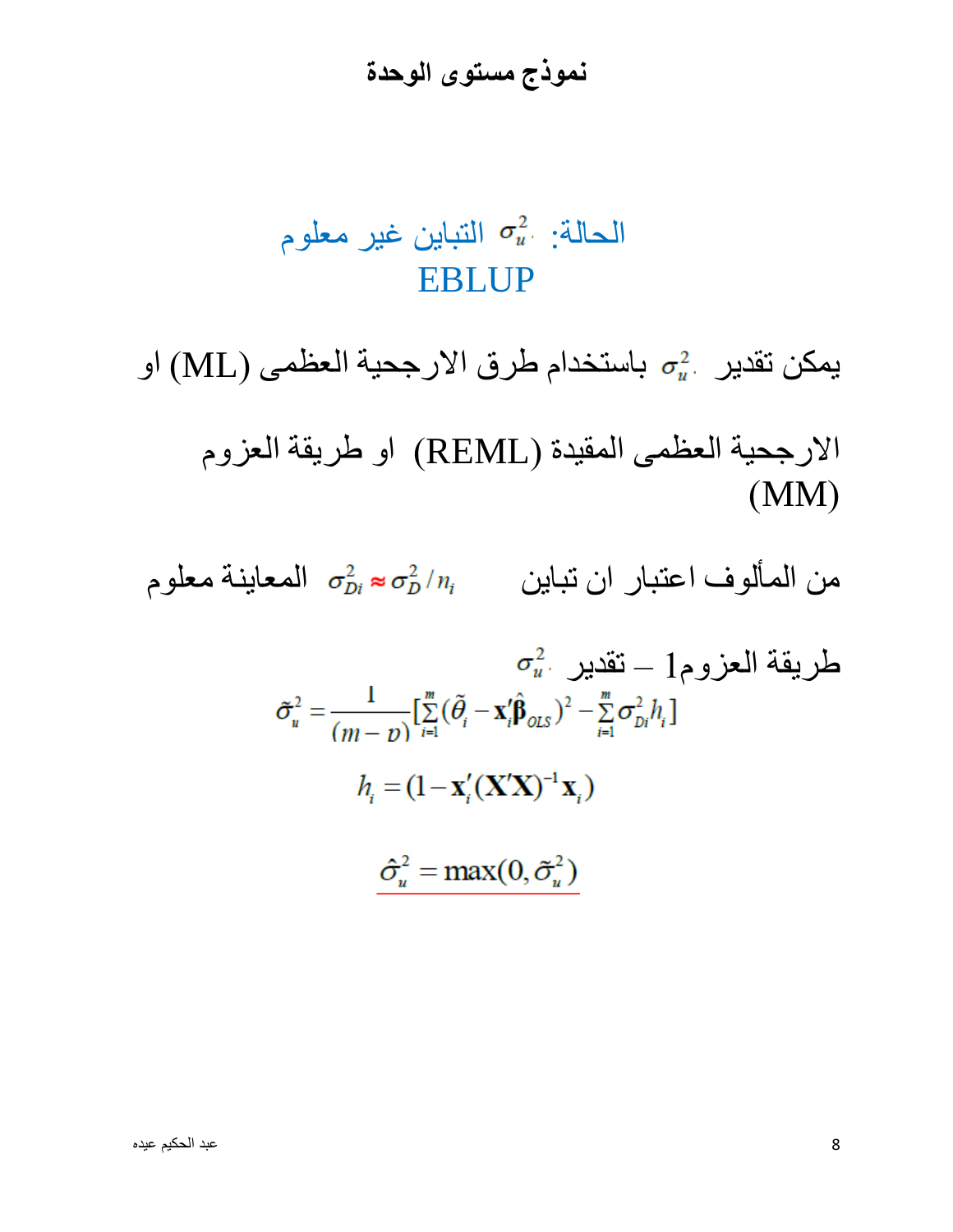**نموذج مستوى الوحدة** 

$$
\hat{\theta}_{i} = \gamma_{i} \tilde{\theta}_{i} + (1 - \gamma_{i}) \mathbf{x}_{i}' \hat{\mathbf{\beta}}_{GLS} \n= \tilde{\theta}_{i} - (1 - \gamma_{i}) (\tilde{\theta}_{i} - \mathbf{x}_{i}' \hat{\mathbf{\beta}}_{GLS}) \n= \mathbf{x}_{i}' \hat{\mathbf{\beta}}_{GLS} + \gamma_{i} (\tilde{\theta}_{i} - \mathbf{x}_{i}' \hat{\mathbf{\beta}}_{GLS}) = \mathbf{x}_{i}' \hat{\mathbf{\beta}}_{GLS} + \hat{u}_{i}
$$

(EBLUP)

\n
$$
\begin{aligned}\n\hat{\sigma}_{u}^{2} &= 0 \\
\hat{\sigma}_{u}^{2} &= 0\n\end{aligned}
$$
\n(EBLUP)

\n
$$
\gamma_{i} = \frac{\sigma_{u}^{2}}{\sigma_{Di}^{2} + \sigma_{u}^{2}}
$$

**فاننا نحصل على المقدر التركيبي اي ان:**

EBLUP =  $x'_i \hat{\beta} \rightarrow$  Synthetic Estimator.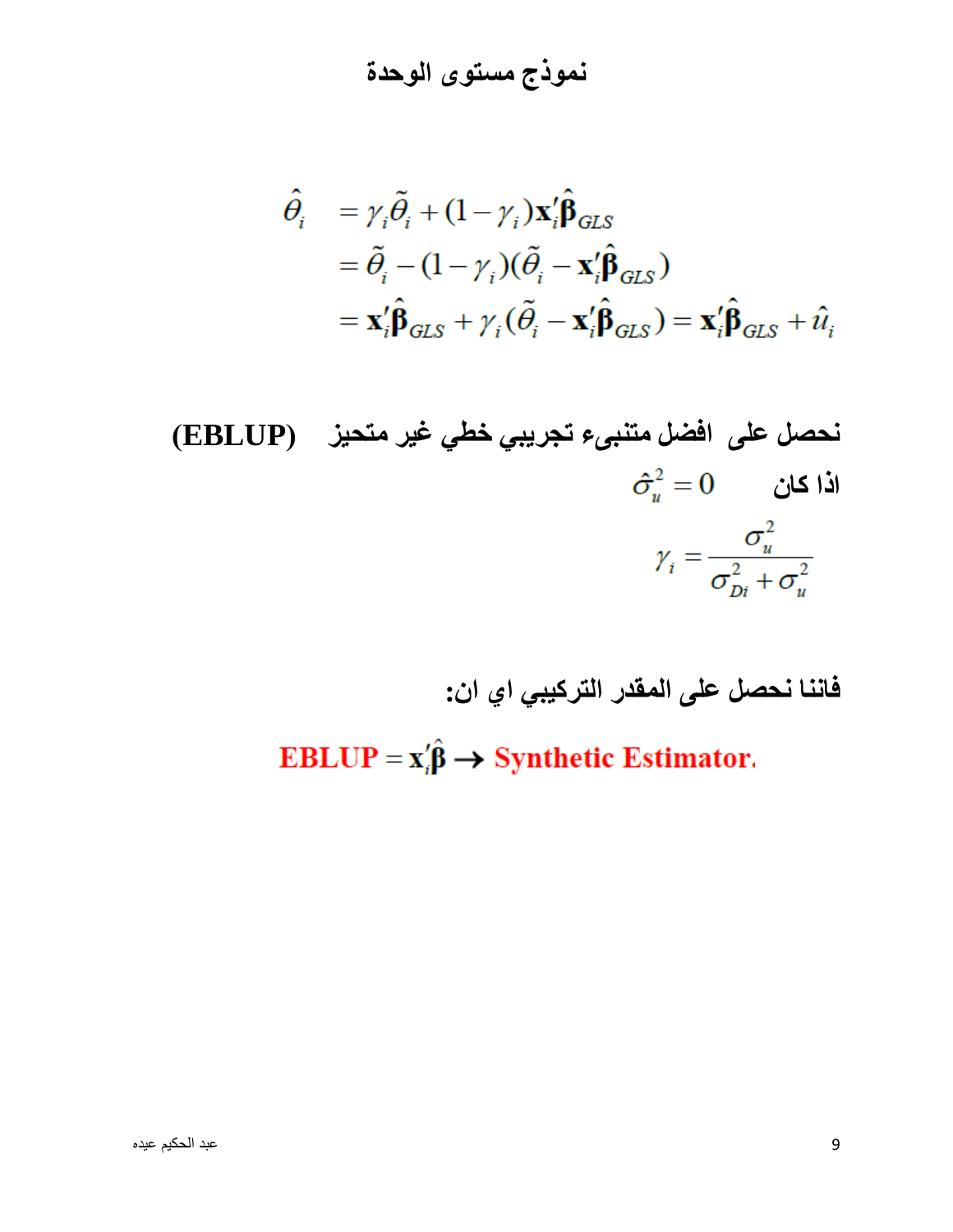## **Maximum and Restricted Maximum Likelihood Estimation Methods**

#### **Maximum Likelihood Estimation**

#### 5.2.4 ML and REML Estimators

We now provide formulas for the ML and REML estimators of  $\beta$  and  $\delta$  under the general linear mixed model (5.2.1) and the associated asymptotic covariance matrices, assuming normality (Cressie 1992). Under normality, the log-likelihood function is given by

$$
l(\boldsymbol{\beta}, \boldsymbol{\delta}) = c - \frac{1}{2} \log |\mathbf{V}| - \frac{1}{2} (\mathbf{y} - \mathbf{X}\boldsymbol{\beta})^T \mathbf{V}^{-1} (\mathbf{y} - \mathbf{X}\boldsymbol{\beta}),
$$
(5.2.16)

where c denotes a generic constant. The partial derivative of  $l(\beta, \delta)$  with respect to  $\delta$ is given by  $s(\beta, \delta)$ , with the *j*th element

$$
s_j(\boldsymbol{\beta}, \boldsymbol{\delta}) = \partial l(\boldsymbol{\beta}, \boldsymbol{\delta}) / \partial \delta_j = -\frac{1}{2} tr(\mathbf{V}^{-1} \mathbf{V}_{(j)}) - \frac{1}{2} (\mathbf{y} - \mathbf{X} \boldsymbol{\beta})^T \mathbf{V}^{(j)} (\mathbf{y} - \mathbf{X} \boldsymbol{\beta}),
$$

where  $\mathbf{V}_{(i)} = \partial \mathbf{V}/\partial \delta_i$  and  $\mathbf{V}^{(i)} = \partial \mathbf{V}^{-1}/\partial \delta_i = -\mathbf{V}^{-1} \mathbf{V}_{(i)} \mathbf{V}^{-1}$ , noting that  $\mathbf{V} = \mathbf{V}(\delta)$ . Also, the matrix of expected second-order derivatives of  $-l(\beta, \delta)$  with respect to  $\delta$ is given by  $\mathcal{I}(\delta)$  with  $(j, k)$  th element

$$
\mathcal{I}_{jk}(\delta) = \frac{1}{2} tr(\mathbf{V}^{-1} \mathbf{V}_{(j)} \mathbf{V}^{-1} \mathbf{V}_{(k)}).
$$
 (5.2.17)

The ML estimator of  $\delta$  is obtained iteratively using the Fisher-scoring algorithm, with updating equation

$$
\delta^{(a+1)} = \delta^{(a)} + [I(\delta^{(a)})]^{-1} \mathbf{s} [\tilde{\beta}(\delta^{(a)}), \delta^{(a)}], \tag{5.2.18}
$$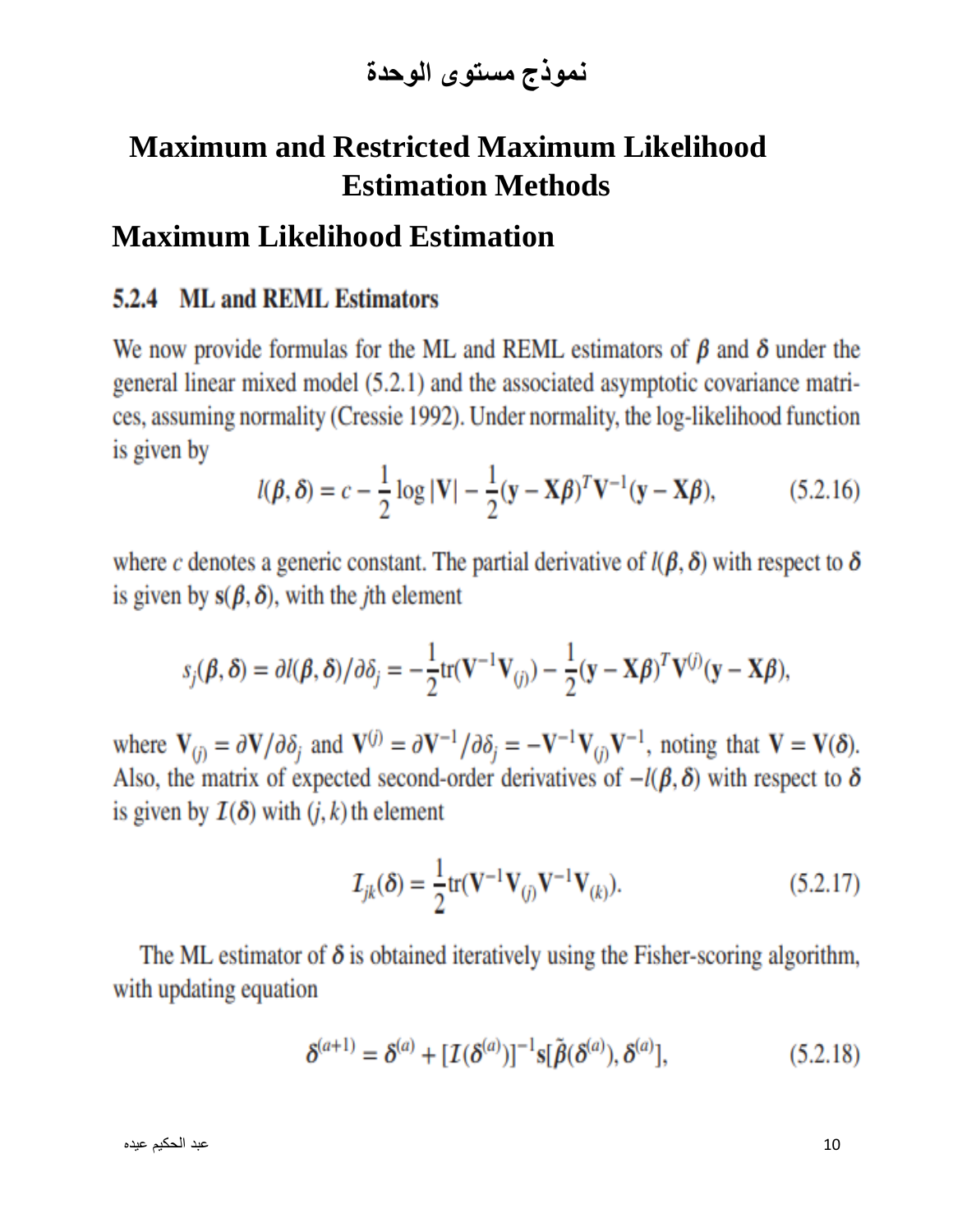**نموذج مستوى الوحدة** 

#### **Restricted Maximum Likelihood Estimation**

A drawback of the ML estimator of  $\delta$  is that it does not take account of the loss in degrees of freedom (df) due to estimating  $\beta$ . For example, when  $y_1, \dots, y_n$  are iid  $N(\mu, \sigma^2)$ , the ML estimator  $\hat{\sigma}^2 = [(n-1)/n]s^2$  is not equal to the customary unbiased estimator of  $\sigma^2$ ,  $s^2 = \sum_{i=1}^n (y_i - \overline{y})^2 / (n-1)$ . The REML method takes account of the loss in df by using the transformed data  $y^* = A^T y$ , where A is any  $n \times (n - p)$ full-rank matrix that is orthogonal to the  $n \times p$  matrix **X**. It follows that  $y^* = A^T y$ is distributed as a  $(n - p)$ -variate normal with mean 0 and covariance matrix  $A^T V A$ . The logarithm of the joint density of  $y^*$ , expressed as function of  $\delta$ , is called restricted log-likelihood function and is given by

$$
l_R(\delta) = c - \frac{1}{2} \log |\mathbf{V}| - \frac{1}{2} \log |\mathbf{X}^T \mathbf{V}^{-1} \mathbf{X}| - \frac{1}{2} \mathbf{y}^T \mathbf{P} \mathbf{y},
$$
(5.2.20)

where

$$
\mathbf{P} = \mathbf{V}^{-1} - \mathbf{V}^{-1} \mathbf{X} (\mathbf{X}^T \mathbf{V}^{-1} \mathbf{X})^{-1} \mathbf{X}^T \mathbf{V}^{-1}.
$$
 (5.2.21)

Note that  $Py = V^{-1}(y - X\tilde{\beta})$ . The partial derivative of  $l_R(\delta)$  with respect to  $\delta$  is given by  $s_R(\delta)$ , with the *j*th element

$$
s_{Rj}(\delta) = \partial l_R(\delta) / \partial \delta_j = -\frac{1}{2} \text{tr}(\mathbf{PV}_{(j)}) + \frac{1}{2} \mathbf{y}^T \mathbf{PV}_{(j)} \mathbf{Py}.
$$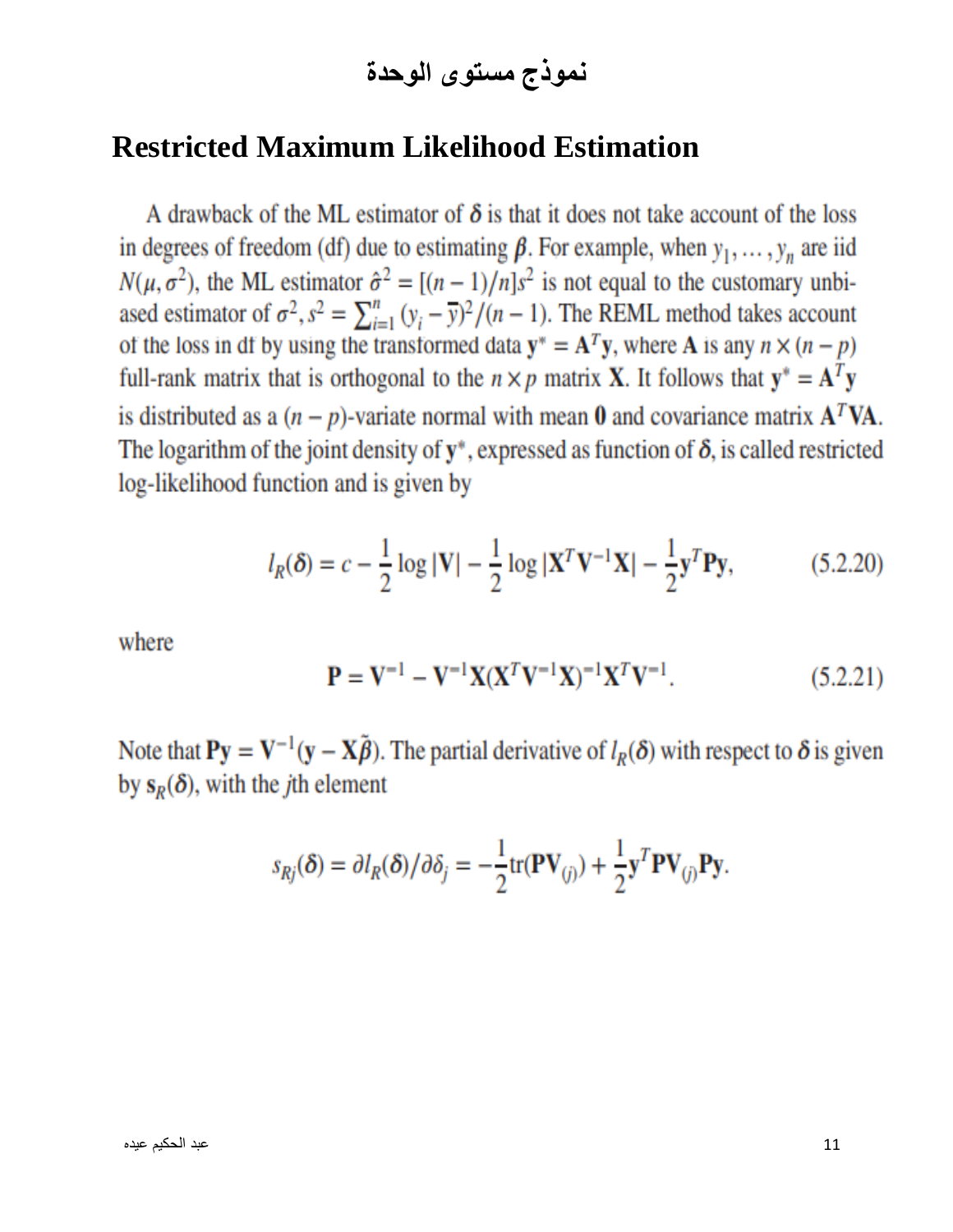### **تطبيقات**

# **Software SAE R Package**

- **The R package sae contains two specific functions for the FH area level model.**
- Function eblup **FH** gives the EBLUP estimates of  $\theta$ **i**, **i** = **1, … , m, based on the FH model**
- **Function mseFH returns the same EBLUP estimates together with MSE estimates, depending on the model fitting method specified in argument method**
- **Both functions admit ML, REML (default), and moments fitting methods. The calls to these functions are as follows**
- **eblupFH(formula, vardir, method = "REML", MAXITER = 100, PRECISION = 0.0001, data)**
- •
- **mseFH(formula, vardir, method = "REML", MAXITER = 100, PRECISION = 0.0001, data)**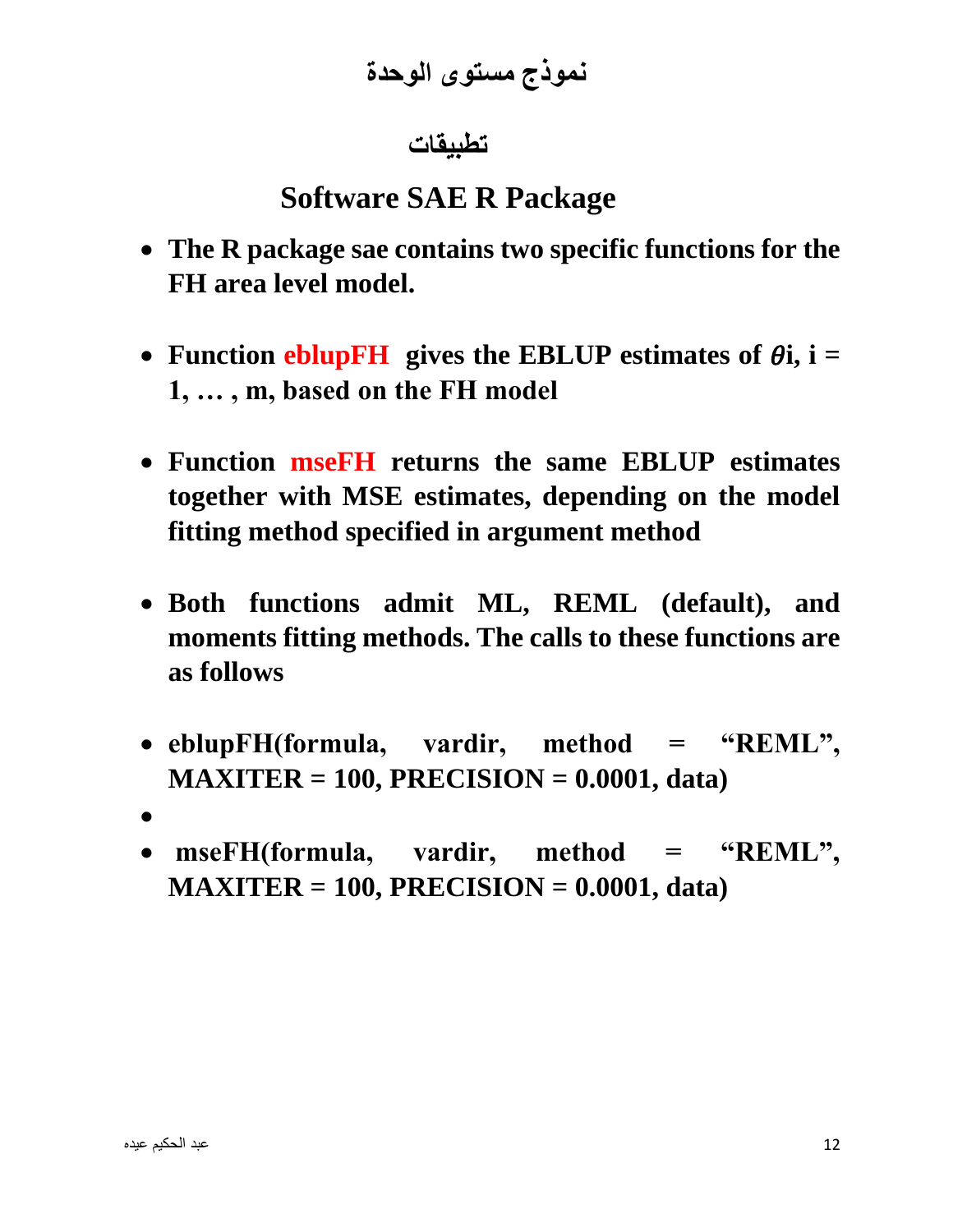**نموذج مستوى الوحدة** 

#### **Formula**

• **the regression equation for the fixed (nonrandom) part of the model as a usual R regression formula. The lefthand side of the regression formula is the vector of direct**  estimates  $\mathbf{\theta} = (\mathbf{\theta} \mathbf{1}, \dots, \mathbf{\theta} \mathbf{m}) \mathbf{T}$ , and the right-hand side **contains the auxiliary variables included in zi, separated by + and with an intercept included by default**

#### **vardir**

• The vector of sampling variances of direct estimators,  $\psi$ *i*, **must also be specified in the argument vardir**

### **MAXITER and PRECISION**

- **The optional arguments MAXITER and PRECISION might be used, respectively, to specify the maximum number of iterations of the Fisher-scoring fitting algorithm and the relative difference between the model parameter estimates in two consecutive iterations below which the Fisher-scoring algorithm stops**
- **The function eblupFH returns a list of two objects: the vector eblup with the EBLUP estimates ̂H i for the domains, and the list fit, containing the results of the fitting method.**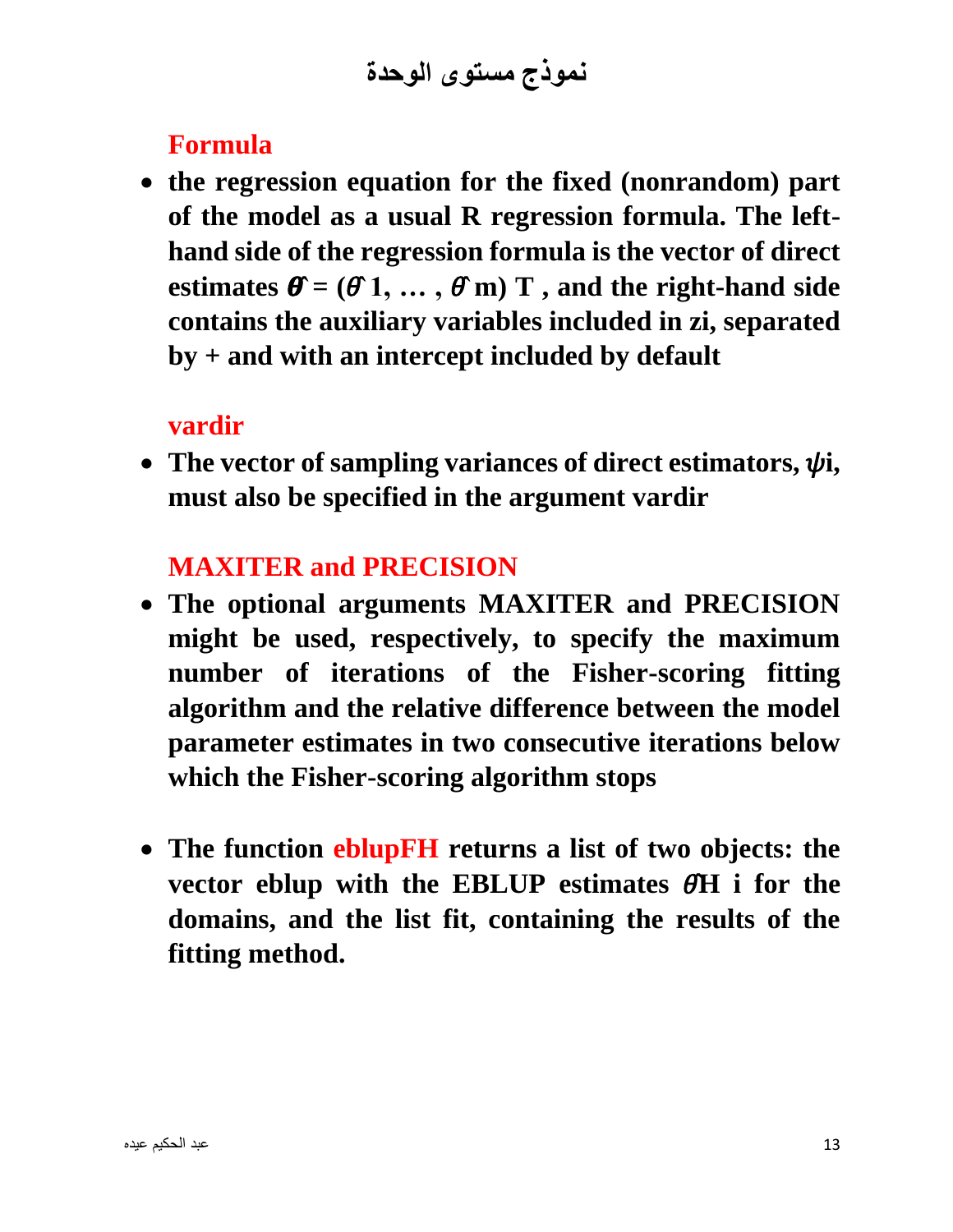- **The function mseFH returns a list with two objects:**
- **The first170 EBLUP: BASIC AREA LEVEL MODEL object is the list est containing the results of the model fit (in another list called fit) and the vector of EBLUP estimates (eblup)**
- **The second object is the vector mse, which contains the second-order unbiased MSE estimates.**
- **The list fit contains the results of the fitting procedure, namely**
- **the fitting method (method),**
- **a logical value indicating if convergence is achieved in the specified maximum number of iterations (convergence), the number of iterations (iterations),**
- **the estimated regression coefficients (estcoef),**
- the estimate of the random effects variance  $\sigma$ 2  $\nu$  (refvar),
- **and the usual goodness-of-fit criteria mAIC, BIC, and loglikelihood (AIC, BIC, and loglikelihood)**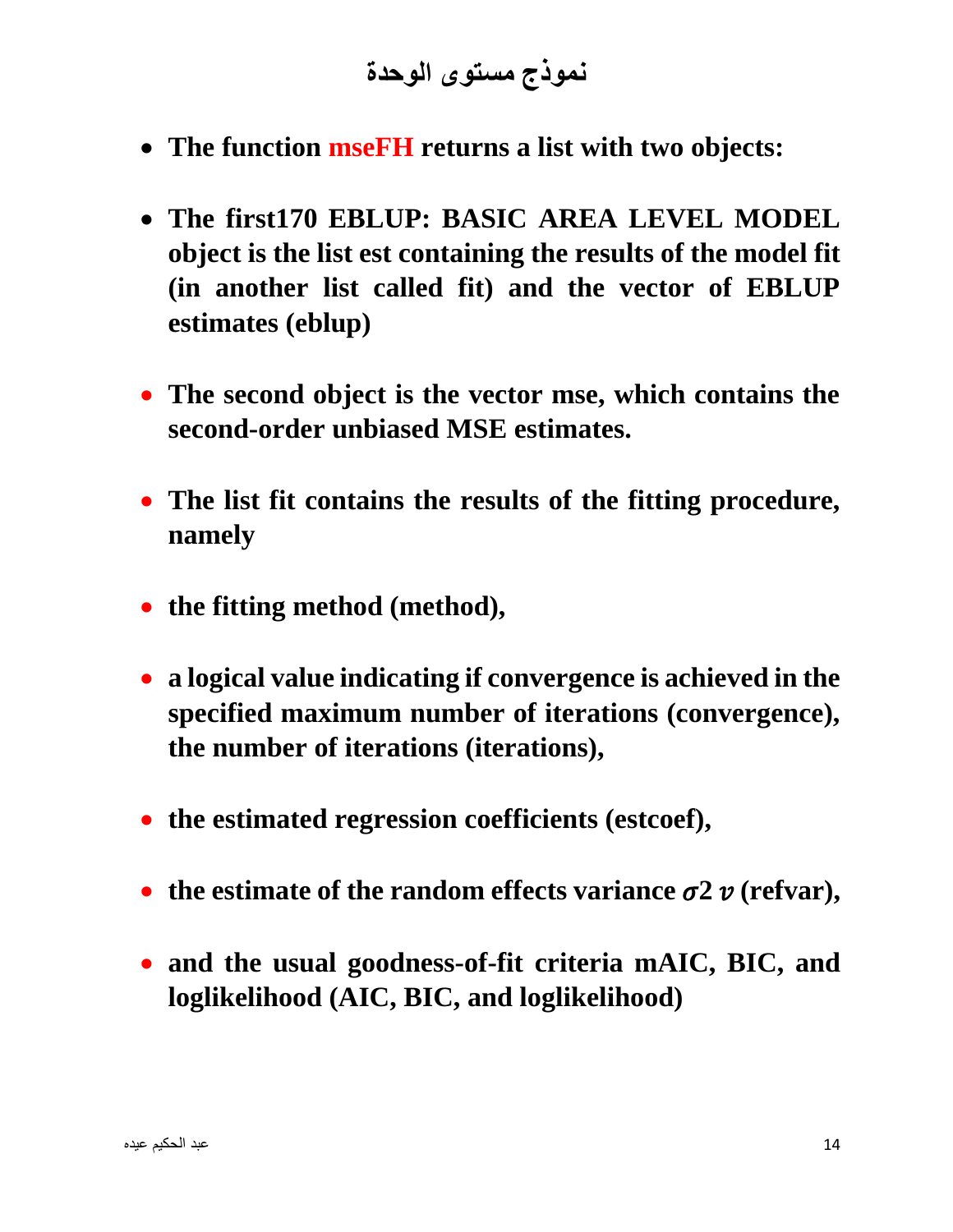**نموذج مستوى الوحدة** 

# **Application Milk Expenditure إنفاق األسرة على الحليب كامل الدسم**

- **We illustrate the use of the mseFH function (the function eblupFH is used similarly) with the predefined data set milk on fresh milk expenditure.**
- **This data set was used originally by Arora and Lahiri (1997) and later by You and Chapman (2006)**
- **It contains m = 43 observations on the following**
- **six variables:**
- **SmallArea containing the areas of inferential interest,**
- **ni with the area sample sizes**
- **yi with the average expenditure on fresh milk for the year 1989 (direct estimates)**
- **SD with the estimated standard deviations of direct estimators**
- **CV with the estimated coefficients of variation of direct estimators**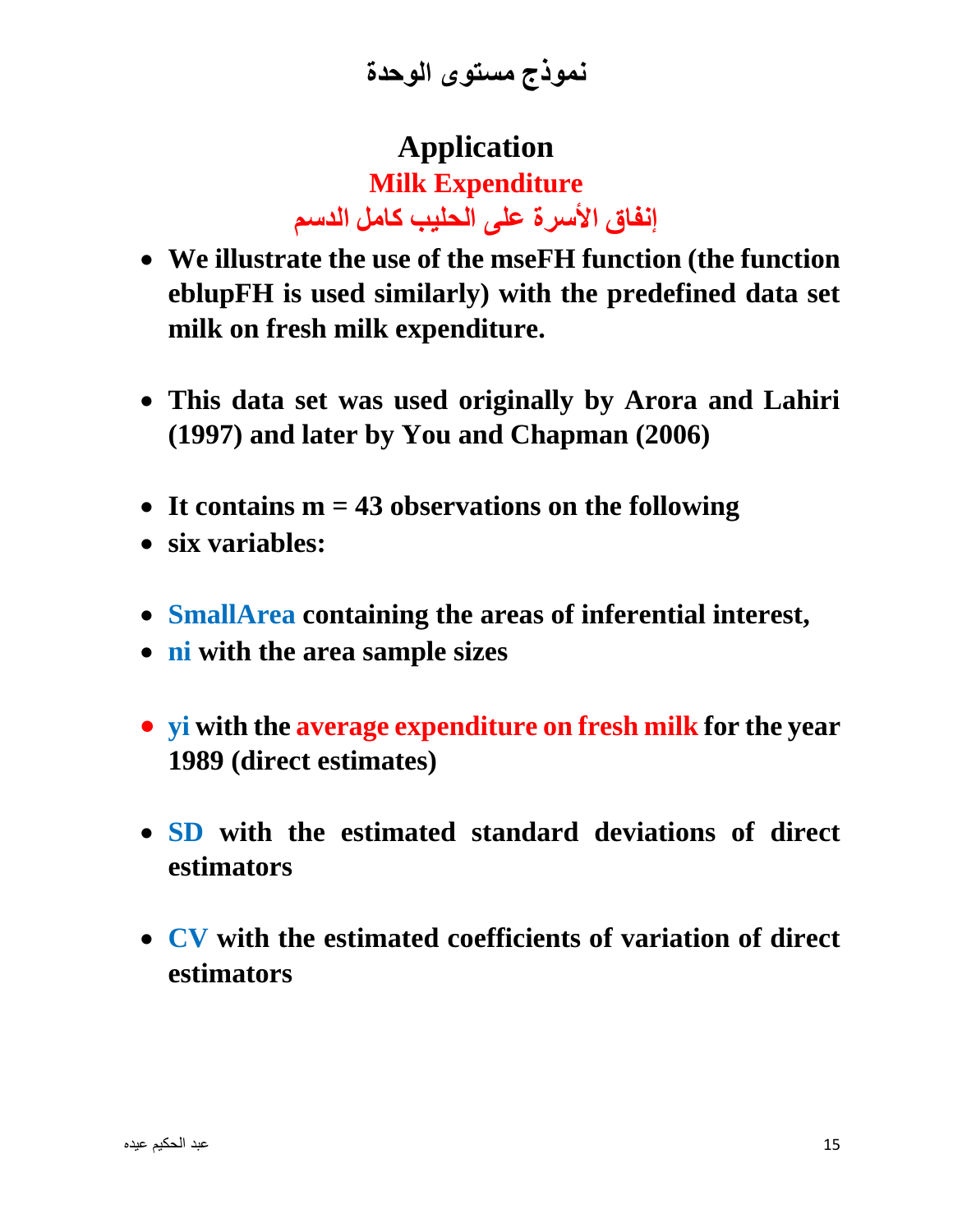**نموذج مستوى الوحدة** 

- **MajorArea containing major areas created by You and Chapman (2006)**
- **We will obtain EBLUP estimates of average area expenditure on fresh milk for 1989 based on the FH model with fixed effects for MajorArea categories**
- **We will also calculate second-order unbiased MSE estimates and coefficients of variation (CVs)**
- **The gain in efficiency of the EBLUP estimators in comparison with direct estimators will be analyzed.**
- **The following R code loads the sae package and the milk data set: (see below)**
- **With the previous sentence, the output of the function mseFH has been placed in the object called FH.**
- **Then, FH\$est\$eblup gives the vector of EBLUP estimates and FH\$mse gives the MSE estimates.**
- **We calculate coefficients of variation (CVs) as square root of MSE estimates divided by the point estimates, in percentage.**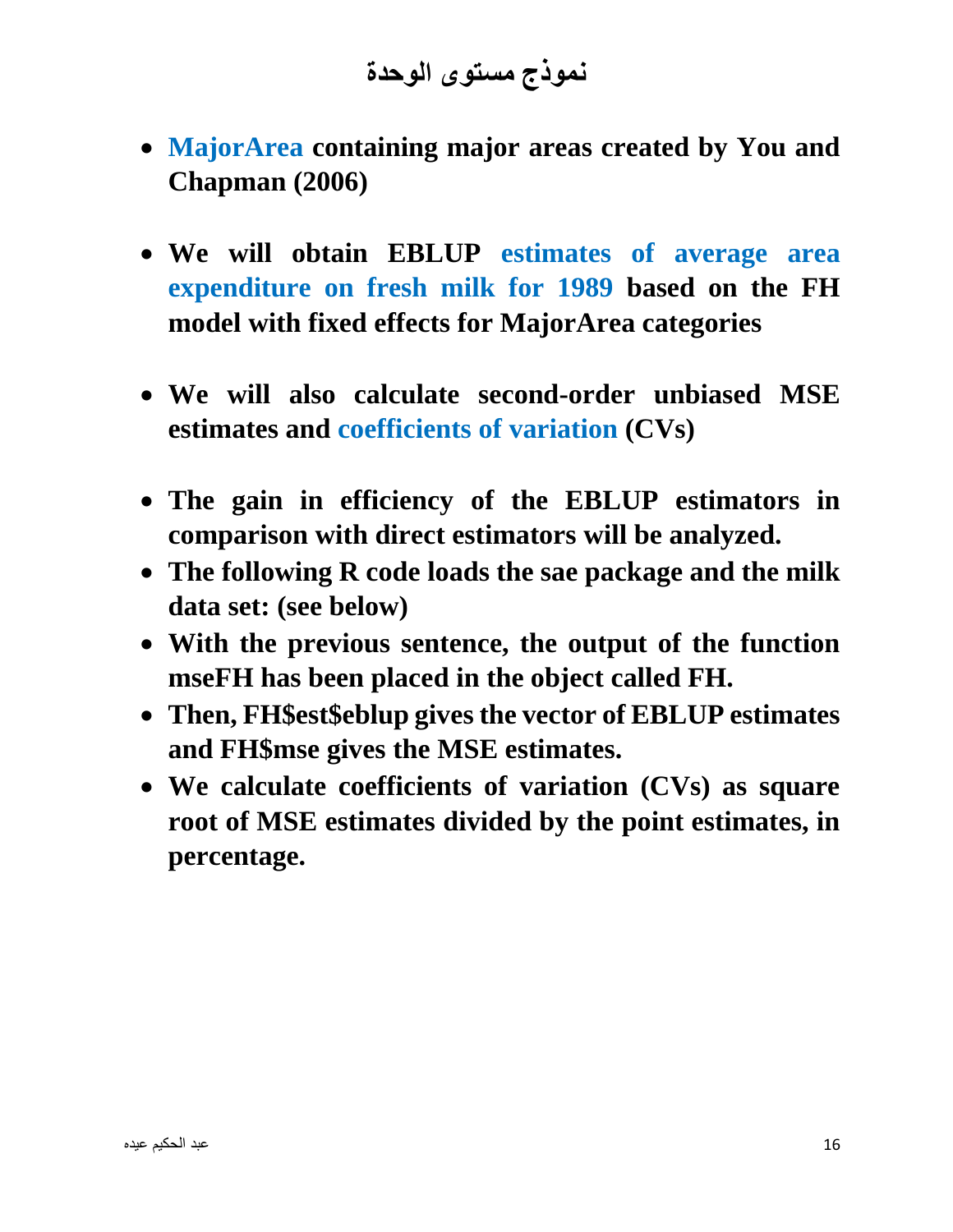#### **Area Level Model – SAE R Package library(sae) data("milk") attach(milk)**

FH <- mseFH(yi ~ as.factor(MajorArea), SD^2) cv.FH <- 100 \* sqrt(FH\$mse) / FH\$est\$eblup results  $\lt$ - data.frame(Area = SmallArea, SampleSize = ni, DIR = yi, cv.DIR = 100  $*$  CV, eblup.FH = FH\$est\$eblup, cv.FH) detach(milk) results <- results[order(results\$SampleSize, decreasing = TRUE), ] plot(results\$DIR, type = "n", ylab = "Estimate", ylim =  $c(0.4, 1.6)$ , xlab = "area (sorted by decreasing sample size)", cex.axis = 1.5, cex.lab = 1.5) points(results\$DIR, type = "b", col = 1, lwd = 2, pch = 1, lty = 1) points(results\$eblup.FH, type = "b", col = 4, lwd = 2, pch = 4, lty = 2) legend("top", legend = c("Direct", "EBLUP FH"),  $ncol = 2$ ,  $col = c(1, 4)$ ,  $lwd = 2$ ,  $pch = c(1, 4)$ ,  $lty = c(1, 4)$  $2)$ , cex = 1.3) plot(results\$cv.DIR, type = "n", ylab = "CV", ylim =  $c(5, 40)$ , xlab = "area (sorted by decreasing sample size)", cex.axis = 1.5, cex.lab = 1.5) points(results\$cv.DIR, type = "b", col = 1, lwd = 2, pch = 1, lty = 1) points(results\$cv.FH, type = "b", col = 4, lwd = 2, pch = 4, lty = 2) legend("top", legend = c("Direct", "EBLUP FH"), ncol = 2, col = c(1, 4), lwd = 2, pch = c(1, 4), lty = c(1,  $2)$ , cex = 1.3)

\*\*\*\*\*\*\*\*\*\*\*\*\*\*\*\*\*\*\*\*\*\*\*\*\*\*\*\*\*\*\*\*\*\*\*\*\*\*\*\*\*\*\*\*\*\*